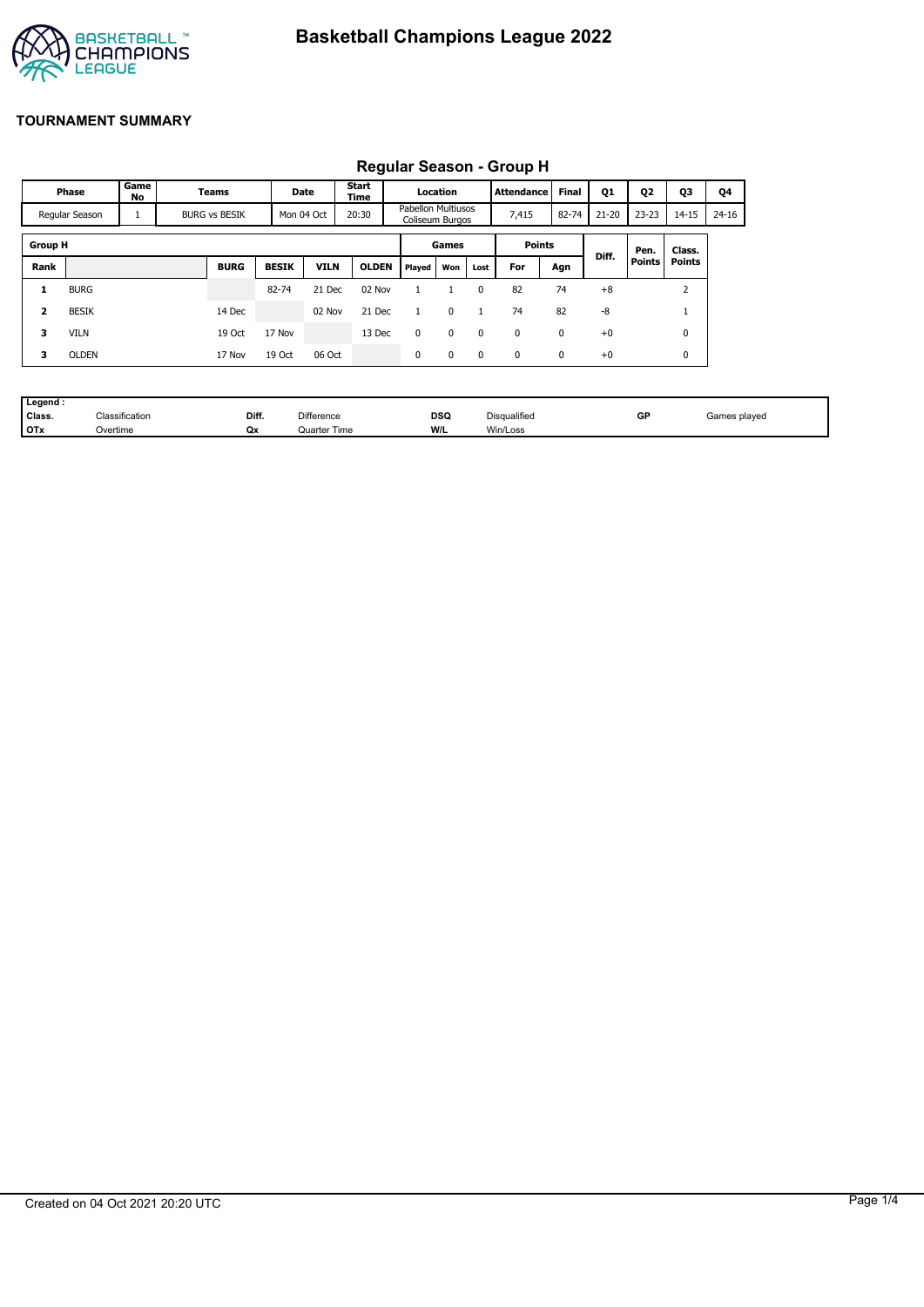

### **TOURNAMENT SUMMARY**

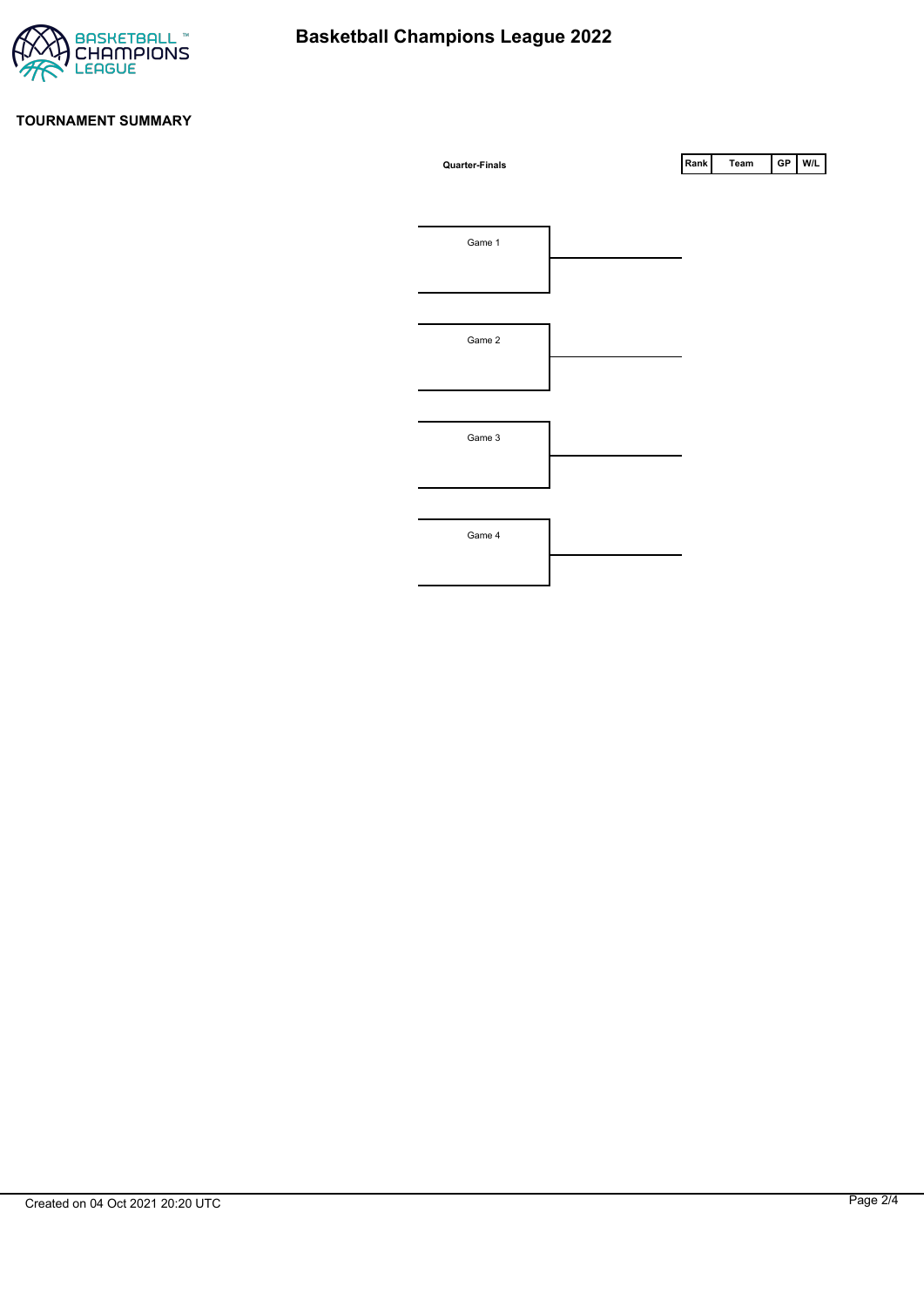

# **Basketball Champions League 2022**

## **TOURNAMENT SUMMARY**

**Play-ins**

| Game 8 |  |
|--------|--|
|        |  |
|        |  |
| Game 7 |  |
|        |  |
|        |  |
| Game 6 |  |
|        |  |
|        |  |
| Game 5 |  |
|        |  |
|        |  |
| Game 4 |  |
|        |  |
|        |  |
| Game 3 |  |
|        |  |
|        |  |
| Game 2 |  |
|        |  |
|        |  |
| Game 1 |  |
|        |  |
|        |  |
|        |  |